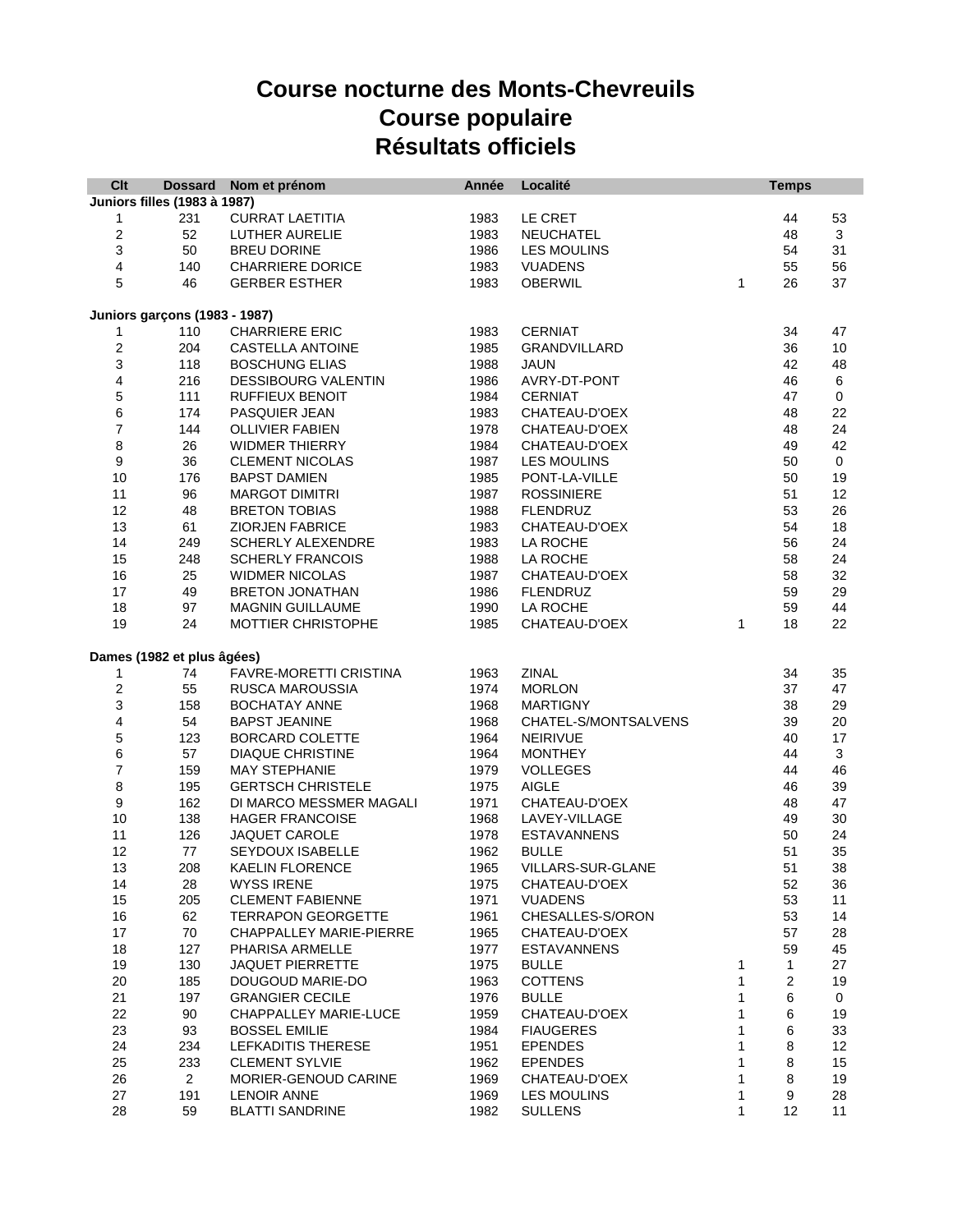| 29                           | 23  | SOTTAS VALERIE                  | 1974 | LES MOULINS          | 1            | 15 | 35             |
|------------------------------|-----|---------------------------------|------|----------------------|--------------|----|----------------|
| 30                           | 196 | <b>STEINER LAURENCE</b>         | 1974 | <b>MONTREUX</b>      | 1            | 16 | 49             |
| 31                           | 9   | <b>GABI CAROLINE</b>            | 1962 | <b>LES MOULINS</b>   | 1            | 19 | 41             |
| 32                           | 19  | <b>CHAPALAY LINE</b>            | 1963 | LES MOULINS          | 1            | 20 | $\overline{7}$ |
| 33                           | 20  | <b>KERNEN SOLVEIG</b>           | 1972 | <b>SCHOENRIED</b>    | 1            | 20 | 11             |
| 34                           | 173 | ZAHNER DANIELA                  | 1957 | <b>CHAMOSON</b>      | 1            | 21 | 23             |
|                              |     |                                 |      |                      | 1            |    |                |
| 35                           | 44  | <b>GERBER DANIELA</b>           | 1979 | <b>OBERWIL</b>       |              | 26 | 41             |
| 36                           | 42  | <b>MOTTIER LINDA</b>            | 1984 | CHATEAU-D'OEX        | 1            | 34 | 3              |
| 37                           | 102 | <b>JENSEN DOROTHEE</b>          | 1973 | CHATEAU-D'OEX        | 1            | 34 | 3              |
| 38                           | 13  | SONNEY ELISABETH                | 1954 | <b>MONTBOVON</b>     | $\mathbf{1}$ | 55 | 48             |
| 39                           | 101 | <b>SCHWENTER DANIELE</b>        | 1967 | CHATEAU-D'OEX        | 2            | 6  | 44             |
|                              | 14  | HANGARTNER JACQUELINE           | 1937 | CHATEAU-D'OEX        |              |    |                |
|                              |     |                                 |      |                      |              |    |                |
| Hommes espoirs (1980 - 1982) |     |                                 |      |                      |              |    |                |
| 1                            | 31  | WIEDERSIENER SEBASTIEN          | 1981 | <b>MONTANA</b>       |              | 32 | 50             |
| 2                            | 107 | NICOLLIER SEBASTIEN             | 1981 | LA FOULY             |              | 32 | 50             |
| 3                            | 222 | <b>GINIER RENOLD</b>            | 1981 | LES MOSSES           |              | 33 | 39             |
| 4                            | 87  | BOURDILLOUD CHRISTOPHE          | 1982 | <b>CHARMEY</b>       |              | 34 | 30             |
| 5                            | 179 | <b>SAVARY HUGUES</b>            | 1980 | LE PAQUIER           |              | 35 | 25             |
| 6                            | 11  | <b>MORIER JANRY</b>             | 1981 | CHATEAU-D'OEX        |              | 35 | 57             |
| $\overline{7}$               | 104 | <b>ROMANENS BENOIT</b>          | 1981 | <b>BULLE</b>         |              | 36 | 14             |
| 8                            | 168 | <b>GRANDJEAN FREDERIC</b>       | 1980 | <b>ROMONT</b>        |              | 36 | 16             |
| 9                            | 134 | <b>BUSSARD STEPHANE</b>         | 1980 | <b>BULLE</b>         |              | 36 | 21             |
| 10                           |     | <b>FRAGNIERE VINCENT</b>        | 1980 | <b>CHARMEY</b>       |              |    |                |
|                              | 136 |                                 |      |                      |              | 36 | 47             |
| 11                           | 45  | MOTTIER NICOLAS                 | 1980 | CHATEAU-D'OEX        |              | 39 | 53             |
| 12                           | 215 | <b>GARIN STEPHANE</b>           | 1982 | <b>GRATTAVACHE</b>   |              | 40 | 9              |
| 13                           | 94  | <b>PUGIN MARC</b>               | 1981 | LE CHATELARD         |              | 40 | 32             |
| 14                           | 95  | <b>PUGIN MARCEL</b>             | 1982 | LE CHATELARD         |              | 40 | 41             |
| 15                           | 230 | <b>LIAND JEROME</b>             | 1981 | <b>SAVIESE</b>       |              | 42 | 22             |
| 16                           | 105 | DEFOREL JEAN-JAQUES             | 1980 | <b>VUADENS</b>       |              | 44 | 11             |
| 17                           | 151 | <b>OEHRLI SIMON</b>             | 1981 | <b>GSTAAD</b>        |              | 48 | 3              |
| 18                           | 183 | <b>THOMI MICHAEL</b>            | 1980 | <b>MARNAND</b>       |              | 48 | 23             |
| 19                           | 177 | PACHE JOSE                      | 1980 | PONT-LA-VILLE        |              | 50 | 8              |
|                              |     |                                 |      |                      |              |    |                |
| Seniors (1979 - 1963)        |     |                                 |      |                      |              |    |                |
| 1                            | 203 | PITTEX CHRISTIAN                | 1972 | LA FORCLAZ           |              | 31 | 8              |
| 2                            | 60  | <b>CONUS THIERRY</b>            | 1976 | <b>VUADENS</b>       |              | 31 | 32             |
| 3                            | 122 | <b>MORET DIDIER</b>             | 1975 | <b>SALES</b>         |              | 31 | 48             |
| 4                            | 99  | <b>LOVEY PATRICE</b>            | 1974 | <b>CHAMPEX</b>       |              | 32 | 22             |
| 5                            | 212 | <b>FARQUET ERNEST</b>           | 1975 | LE LEVRON            |              | 32 | 45             |
| 6                            | 71  | <b>SCHUWEY PIUS</b>             | 1970 | JAUN                 |              | 32 | 59             |
| 7                            | 171 | DI NINO DOMINIQUE               | 1975 | <b>TROISTORRENTS</b> |              | 33 | $\overline{2}$ |
| 8                            | 100 |                                 | 1974 | <b>MARTIGNY</b>      |              | 33 | 12             |
|                              |     | <b>LUISIER YVES</b>             |      |                      |              |    |                |
| 9                            | 133 | PERRITAZ PIERRE                 | 1972 | <b>CERNIAT</b>       |              | 33 | 24             |
| 10                           | 211 | <b>SCHENEVEY STEPHANE</b>       | 1971 | <b>BIERE</b>         |              | 33 | 59             |
| 11                           | 65  | <b>THURLER LAURENT</b>          | 1968 | LA TOUR-DE-TREME     |              | 34 | 44             |
| 12                           | 64  | NISSILLE JACQUES                | 1968 | LA TOUR-DE-TREME     |              | 34 | 51             |
| 13                           | 72  | <b>MOOSER DANIEL</b>            | 1968 | CRESUZ               |              | 35 | 19             |
| 14                           | 189 | <b>ROSSIER ALAIN</b>            | 1979 | <b>ROSSINIERE</b>    |              | 35 | 27             |
| 15                           | 116 | <b>COTTIER DOMINIK</b>          | 1971 | <b>IM FANG</b>       |              | 35 | 47             |
| 16                           | 220 | <b>GALAT SILVAIN</b>            | 1978 | <b>ILLISIBLE</b>     |              | 35 | 49             |
| 17                           | 214 | <b>VIAL BERTRAND</b>            | 1978 | LE CRET              |              | 35 | 52             |
| 18                           | 167 | <b>TURRIAN DENIS</b>            | 1975 | CHATEAU-D'OEX        |              | 36 | $\mathbf 0$    |
| 19                           | 178 | YERLY LAURENT                   | 1967 | LA TOUR-DE-TREME     |              | 36 | 32             |
| 20                           | 187 | <b>BOCHUD GERARD</b>            | 1965 | CHATEL-S/MONTSALVENS |              | 36 | 42             |
|                              |     |                                 |      |                      |              |    |                |
| 21                           | 193 | <b>ROSSIER ALAIN</b>            | 1968 | LAUSANNE             |              | 36 | 51             |
| 22                           | 135 | <b>TORNARE JEAN-CLAUDE</b>      | 1965 | <b>CHARMEY</b>       |              | 37 | 31             |
| 23                           | 247 | <b>TESTUZ PATRICK</b>           | 1974 | <b>BLONAY</b>        |              | 37 | 41             |
| 24                           | 192 | PACHE JEAN-CLAUDE               | 1965 | <b>LUSSY</b>         |              | 37 | 54             |
| 25                           | 103 | CAPPI ALEXANDRE                 | 1967 | <b>TRIENT</b>        |              | 38 | 21             |
| 26                           | 200 | BERRA PASCAL                    | 1969 | OLLON                |              | 38 | 33             |
| 27                           | 194 | <b>GERTSCH FABIAN</b>           | 1975 | <b>AIGLE</b>         |              | 39 | 0              |
| 28                           | 85  | <b>GEX-GILLET PIERRE-JOSEPH</b> | 1975 | VAL D'ILLIEZ         |              | 39 | 31             |
| 29                           | 139 | <b>HAGER DIDIER</b>             | 1966 | LAVEY-VILLAGE        |              | 40 | 12             |
| 30                           | 128 | PUGIN CHRISTOPHE                | 1974 | <b>VUADENS</b>       |              | 40 | 24             |
|                              |     |                                 |      |                      |              |    |                |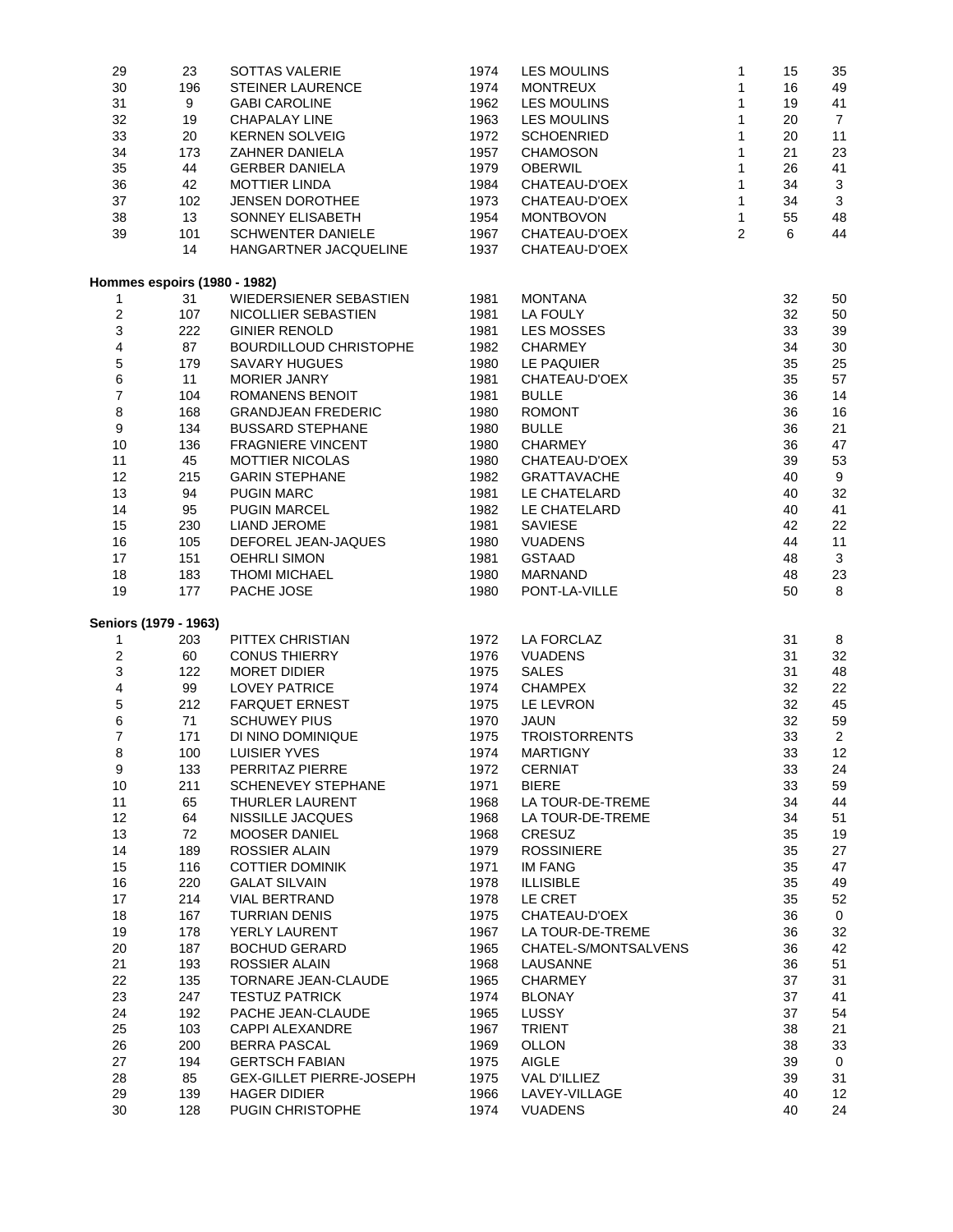| 31             | 145                      | <b>BERSET CLAUDE</b>                      | 1968 | <b>GUMEFENS</b>                |              | 40             | 38             |
|----------------|--------------------------|-------------------------------------------|------|--------------------------------|--------------|----------------|----------------|
| 32             | 166                      | <b>BALLEY DANIEL</b>                      | 1967 | LAVEY-VILLAGE                  |              | 41             | 14             |
| 33             | 137                      | <b>JAGGI CHRISTIAN</b>                    | 1979 | IM FANG                        |              | 41             | 54             |
| 34             | 125                      | <b>VIENNE ALAIN</b>                       | 1966 | <b>VUADENS</b>                 |              | 42             | $\mathbf 0$    |
| 35             | 228                      | <b>HERITIER MIGUEL</b>                    | 1971 | <b>SAVIESE</b>                 |              | 42             | 51             |
| 36             | 202                      | <b>BRODARD DAMIEN</b>                     | 1971 | LA ROCHE                       |              | 43             | 18             |
| 37             | 84                       | <b>RITHNER XAVIER</b>                     | 1976 | MASSONGEX                      |              | 43             | 40             |
| 38             | 198                      | PROGIN PASCAL                             | 1967 | <b>BULLE</b>                   |              | 44             | $\mathbf{3}$   |
| 39             | 237                      | <b>MAURON FRANCOIS</b>                    | 1967 | <b>DIABLERETS</b>              |              | 44             | $\mathbf 3$    |
| 40             | 201                      | JORDAN DOMINIQUE                          | 1970 | LA ROCHE                       |              | 44             | 4              |
| 41             | 236                      | CRETTENAND DOMINIQUE                      | 1965 | <b>RIDDES</b>                  |              | 44             | 36             |
| 42             | 124                      | PARRAT PIERRE-ANDRE                       | 1979 | <b>BULLE</b>                   |              | 45             | $\mathbf 0$    |
| 43             | 83                       | <b>MOREL ALAIN</b>                        | 1971 | <b>BULLE</b>                   |              | 45             | 14             |
| 44             | 172                      | MOULIN CHRISTOPHE                         | 1964 | ST-GINGOLPH                    |              | 46             | 3              |
| 45             | 170                      | MARADAN JOACHIM                           | 1972 | <b>ZUMHOLZ</b>                 |              | 46             | 50             |
| 46             | 240                      | <b>MARMET PHILIPPE</b>                    | 1967 | <b>SAANEN</b>                  |              | 47             | 14             |
| 47             | 169                      | <b>BAECHLER ALEXANDER</b>                 | 1968 | <b>RECHTHALTEN</b>             |              | 47             | 39             |
| 48             | 239                      | <b>TESTUZ CHRISTIAN</b>                   | 1976 | <b>LUTRY</b>                   |              | 47             | 44             |
| 49             | 186                      | PILLER FREDERIC                           | 1975 | LA ROCHE                       |              | 48             | 21             |
| 50             | 161                      | FORT ANDRE-MICHEL                         | 1970 | <b>RIDDES</b>                  |              | 48             | 42             |
| 51             | 221                      | SITTINGER ALAIN                           | 1968 | GRANDVAUD                      |              | 49             | $\overline{7}$ |
| 52             | 227                      | <b>DUMOULIN CHRISTOPHE</b>                | 1972 | <b>SAVIESE</b>                 |              | 49             | 46             |
| 53             | $\overline{7}$           | <b>CASUCCI STEPHANE</b>                   | 1976 | <b>ROUGEMONT</b>               |              | 50             | 26             |
| 54             | 251                      | PITHOUD BERTRAND                          | 1967 | <b>ALBEUVE</b>                 |              | 50             | 34             |
| 55             | 98                       | <b>GIROUD STEPHANE</b>                    | 1968 | LA ROCHE                       |              | 50             | 59             |
| 56             | 246                      | <b>GRANDJEAN ARMAN</b>                    | 1971 | ALBEUVE                        |              | 51             | 3              |
| 57             | 213                      | <b>AEBI FREDERIC</b>                      | 1967 | CHATEAU-D'OEX                  |              | 51             | 42             |
| 58             | 141                      | <b>MESOT THIERRY</b>                      | 1979 | <b>SEMSALES</b>                |              | 52             | 10             |
| 59             | 129                      | <b>MAGNIN FREDERIC</b>                    | 1972 | <b>BULLE</b>                   |              | 53             | 30             |
| 60             | 152                      | <b>MAILLARD CHRISTIAN</b>                 | 1972 | <b>SORENS</b>                  |              | 53             | 34             |
| 61             | 3                        | YERSIN STEPHAN                            | 1978 | LAUSANNE                       |              | 53             | 39             |
| 62             | 120                      | TORNARE JEAN-JACQUES                      | 1968 | <b>ESTAVANNENS</b>             |              | 53             | 42             |
| 63             | 12                       | <b>ANSERMET YVES</b>                      | 1977 | CHATEAU-D'OEX                  |              | 54             | 57             |
| 64             | 89                       | <b>GORGE PIERRE-ALAIN</b>                 | 1966 | CHATEAU-D'OEX                  |              | 55             | 18             |
| 65             | 217                      | ZULAUFF NICOLAS                           | 1975 | CHATEAU-D'OEX                  |              | 56             | 45             |
| 66             | 27                       | <b>FAVRE CEDRIC</b>                       | 1973 | CHATEAU-D'OEX                  |              | 57             | 22             |
| 67             | 39                       | <b>GREMAUD CLAUDY</b>                     | 1965 | <b>ECHARLENS</b>               |              | 57             | 49             |
| 68             | 43                       | <b>SCHUWEY MARKUS</b>                     | 1966 | <b>JAUN</b>                    |              | 57             | 53             |
| 69             | 106                      | CORNAZ OLIVIER                            | 1972 | LAUSANNE                       |              | 58             | 3              |
| 70             | 88                       | <b>BRUART THIERRY</b>                     | 1967 | CHATEAU-D'OEX                  |              | 58             | 9              |
| 71             | 252                      | <b>CUCHE ERWAN</b>                        | 1979 | <b>BLONAY</b>                  | 1            | 0              | $\mathbf 0$    |
| 72             | 115                      | <b>GETAZ FRANCIS</b>                      | 1972 | <b>ROUGEMONT</b>               | 1            | 0              | 45             |
| 73             | 5                        | <b>GAGNEBIN FABRICE</b>                   | 1971 | <b>ROSSINIERE</b>              | 1            | 4              | 37             |
|                |                          |                                           |      |                                |              |                |                |
| 74             | 18                       | <b>CARPENTER PETER</b>                    | 1964 | LES MOULINS                    | 1            | 5              | 17             |
| 75             | 29                       | REYNAUD GEORGES                           | 1964 | <b>HAUTEVILLE</b>              | 1            | 5              | 39             |
| 76             | 6                        | ROUSSEAU EMMANUEL                         | 1970 | CHATEAU-D'OEX                  | 1            | 6              | 27             |
| 77             | 153                      | <b>ALLEMAN FLORIAN</b><br>DI MARCO GIANNI | 1971 | <b>SORENS</b><br>CHATEAU-D'OEX | 1            | 6              | 54             |
| 78             | 163                      |                                           | 1965 |                                | 1            | $\overline{7}$ | 8              |
| 79             | 114                      | <b>ZULAUFF CEDRIC</b>                     | 1974 | CHATEAU-D'OEX                  | 1            | $\bf8$         | 22             |
| 80             | 16                       | <b>TILLE DANIEL</b>                       | 1970 | CHATEAU-D'OEX                  | 1            | 8              | 32             |
| 81             | 17                       | <b>BECHOLEY MARC</b>                      | 1969 | CHATEAU-D'OEX                  | 1            | 8              | 36             |
| 82             | 22                       | <b>KERNEN THOMAS</b>                      | 1964 | <b>SCHOENRIED</b>              | $\mathbf{1}$ | 12             | 28             |
| 83             | 30                       | <b>SCHWALLER LAURENT</b>                  | 1971 | <b>ROSSENS</b>                 | 1            | 16             | $\overline{2}$ |
| 84             | 38                       | <b>MARTIN FREDERIC</b>                    | 1969 | LE PAQUIER                     | 1            | 25             | 56             |
| 85             | 225                      | FRANCFORT PASCAL                          | 1968 | <b>VEVEY</b>                   |              |                |                |
|                |                          |                                           |      |                                |              |                |                |
|                | Vétérans I (1953 - 1962) |                                           |      |                                |              |                |                |
| 1              | 79                       | NYDEGGER BEAT                             | 1961 | LAC NOIR                       |              | 34             | 39             |
| 2              | 56                       | <b>OGUEY GEORGES</b>                      | 1958 | <b>MONTHEY</b>                 |              | 34             | 57             |
| 3              | 53                       | DEVAUD DANIEL                             | 1955 | <b>SEMSALES</b>                |              | 35             | 8              |
| 4              | 121                      | <b>SCHMUTZ JACQUES</b>                    | 1957 | LE BRY                         |              | 37             | 5              |
| 5              | 92                       | <b>BOSSEL GERALD</b>                      | 1957 | <b>FIAUGERES</b>               |              | 37             | 57             |
| 6              | 199                      | <b>MAUROUX PATRICE</b>                    | 1961 | <b>AUTIGNY</b>                 |              | 38             | $\overline{7}$ |
| $\overline{7}$ | 47                       | ROSSET BLAISE                             | 1963 | <b>CORSIER</b>                 |              | 38             | 11             |
| 8              | 66                       | <b>ROSSIER MARCEL</b>                     | 1959 | <b>FIAUGERES</b>               |              | 38             | 51             |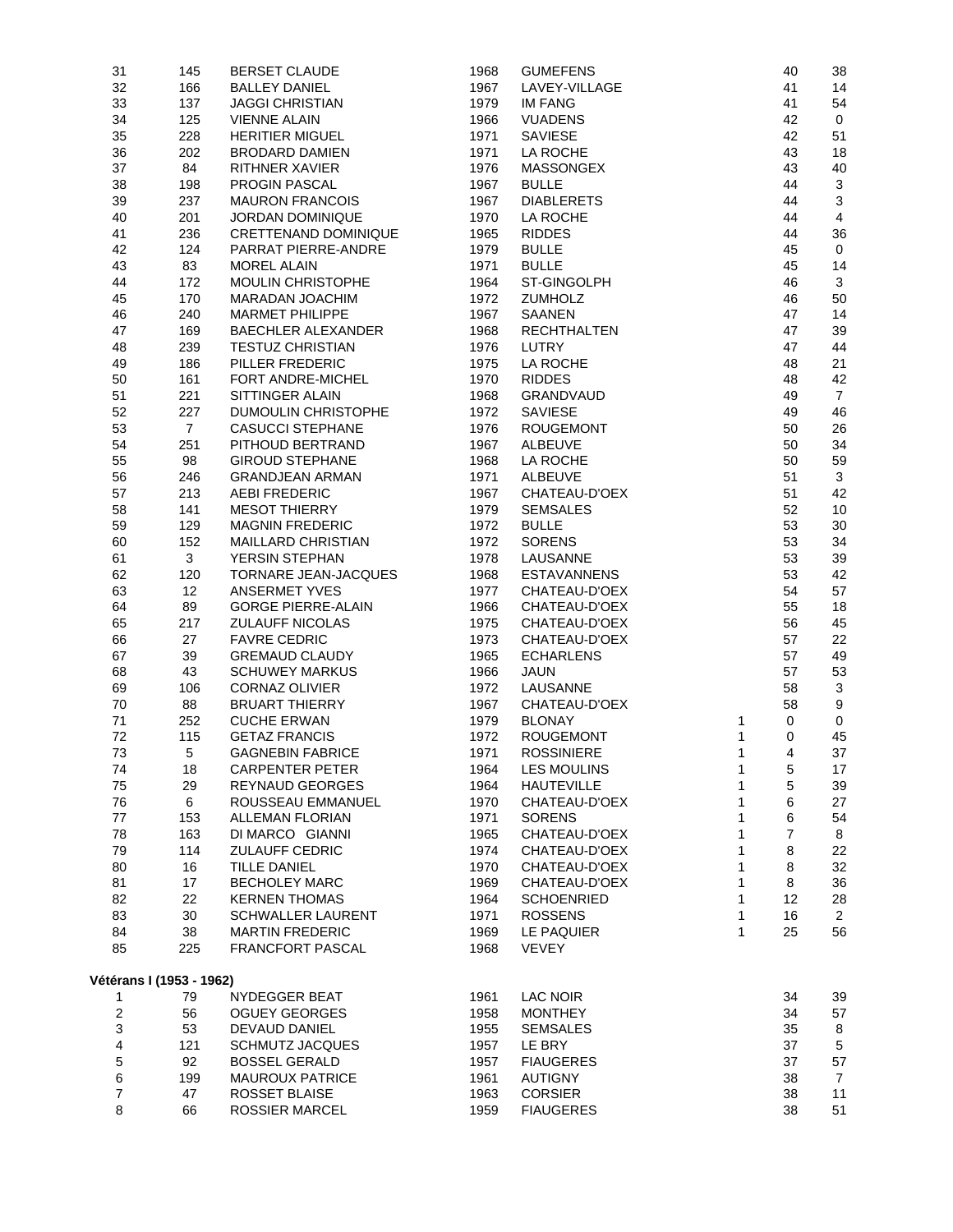| 9                       | 34                              | LOGEAN SERGE                  | 1954           | <b>EUSEIGNE</b>          |              | 39             | 35             |
|-------------------------|---------------------------------|-------------------------------|----------------|--------------------------|--------------|----------------|----------------|
| 10                      | 224                             | ROHRBACH JEAN-DANIEL          | 1963           | <b>BEX</b>               |              | 40             | 15             |
| 11                      | 232                             | <b>CURRAT PHILIPPE</b>        | 1957           | LE CRET                  |              | 41             | 29             |
| 12                      | 142                             | <b>CHARRIERE ROLAND</b>       | 1954           | <b>VUADENS</b>           |              | 41             | 34             |
| 13                      | 223                             | <b>WALPEN BERNARD</b>         | 1957           | <b>BEX</b>               |              | 42             | 14             |
| 14                      | 109                             | SAVOY JEAN-FRANCOIS           | 1962           | VILLARS-SUR-GLANE        |              | 43             | 0              |
|                         |                                 | <b>FRAGNIERE ERIC</b>         |                | <b>VILLARS-SUR-GLANE</b> |              |                |                |
| 15                      | 206                             |                               | 1960           |                          |              | 43             | 34             |
| 16                      | 146                             | <b>GILLABERT DENIS</b>        | 1961           | VAL D'ILLIEZ             |              | 43             | 58             |
| 17                      | 108                             | <b>DUCRET ROMAIN</b>          | 1958           | <b>FERPICLOZ</b>         |              | 45             | $\overline{4}$ |
| 18                      | 226                             | <b>HENCHOZ MARCEL</b>         | 1961           | CHATEAU-D'OEX            |              | 46             | 41             |
| 19                      | 40                              | <b>SCHUWEY BEAT</b>           | 1961           | <b>JAUN</b>              |              | 47             | 48             |
| 20                      | 131                             | CHENAUX JEAN-DANIEL           | 1956           | LE BRY                   |              | 47             | 48             |
| 21                      | 132                             | <b>SUDAN ERIC</b>             | 1956           | <b>MARSENS</b>           |              | 47             | 48             |
| 22                      | $\mathbf{1}$                    | MORIER-GENOUD MICHEL          | 1960           | CHATEAU-D'OEX            |              | 47             | 55             |
| 23                      | 160                             | <b>REUSE PIERRE-ANDRE</b>     | 1955           | <b>RIDDES</b>            |              | 48             | 25             |
| 24                      | 119                             | RIEDO ALAIN                   | $\overline{0}$ | <b>CHARMEY</b>           |              | 48             | 54             |
| 25                      | 51                              | <b>CLERC CHRISTOPHE</b>       | 1963           | <b>ROSSENS</b>           |              | 50             | 4              |
| 26                      | 21                              | <b>CHAPALAY FREDERIC</b>      | 1962           | <b>LES MOULINS</b>       |              | 50             | 6              |
|                         |                                 |                               |                |                          |              |                |                |
| 27                      | 229                             | <b>REMY CHRISTOPHE</b>        | 1963           | <b>LA TINE</b>           |              | 51             | 46             |
| 28                      | 175                             | <b>RISSE ETIENNE</b>          | 1963           | PONT-LA-VILLE            |              | 53             | $\bf 8$        |
| 29                      | 242                             | <b>BAPST PASCAL</b>           | 1957           | LA ROCHE                 |              | 54             | 3              |
| 30                      | 250                             | <b>SCHERLY SYLVAIN</b>        | 1957           | LA ROCHE                 |              | 54             | 53             |
| 31                      | 37                              | <b>CLEMENT DAVID</b>          | 1958           | <b>LES MOULINS</b>       |              | 56             | 41             |
| 32                      | 68                              | <b>GALLANDAT PIERRE-ANDRE</b> | 1956           | <b>ILLISIBLE</b>         |              | 57             | 15             |
| 33                      | 63                              | NICOLIER THIERRY              | 1963           | <b>LES MOULINS</b>       |              | 57             | 54             |
| 34                      | 81                              | <b>HUMBERT PHILIPPE</b>       | 1954           | <b>MARCHISSY</b>         |              | 58             | 14             |
| 35                      | 69                              | <b>GALLANDAT JEAN-MICHEL</b>  | 1961           | CHAVANNES-LE-CHENE       |              | 58             | 18             |
| 36                      | 15                              | MAILLEFER MICHEL              | 1957           | <b>ROSSINIERE</b>        |              | 59             | 12             |
| 37                      | 4                               | <b>ROSSIER YVES</b>           | 1963           | CHATEAU-D'OEX            | 1            | 6              | 23             |
| 38                      | 91                              | PEITREQUIN JEAN-MARC          | 1959           | CHATEAU-D'OEX            | $\mathbf{1}$ | 15             | 27             |
| 39                      | 241                             | <b>REUTELER ARTHUR</b>        | 1960           | SAANEN                   | 1            | 26             | 46             |
|                         |                                 |                               |                |                          |              |                |                |
| 40                      | 148                             | <b>DUNAND PASCAL</b>          | 1963           | <b>VUADENS</b>           | $\mathbf{1}$ | 48             | 10             |
| 41                      | 149                             | <b>VALLELIAN RENE</b>         | 1956           | AVRY-DT-PONT             | $\mathbf{1}$ | 48             | 19             |
|                         |                                 |                               |                |                          |              |                |                |
|                         | Vétérans II (1952 et plus âgés) |                               |                |                          |              |                |                |
| 1                       | 184                             | SONNENTRUCKER FIDELIS         | 1951           | <b>VISP</b>              |              | 39             | 55             |
| $\overline{c}$          | 235                             | CRETTENAND JEAN-CLAUDE        | 1946           | <b>SION</b>              |              | 40             | 0              |
| 3                       | 117                             | SOTTAS JEAN-PIERRE            | 1953           | AVRY-DT-PONT             |              | 41             | 20             |
| 4                       | 238                             | PICHARD ERNEST                | 1957           | <b>DIABLERETS</b>        |              | 41             | 46             |
| 5                       | 182                             | PASQUIER FERNAND              | 1953           | CHATEAU-D'OEX            |              | 42             | 4              |
| 6                       | 150                             | OEHRLI HANSRUEDI              | 1951           | <b>GSTAAD</b>            |              | 42             | 41             |
| $\overline{7}$          | 181                             | <b>BURLET KLAUS</b>           | 1942           | <b>VISP</b>              |              | 43             | 25             |
| 8                       | 165                             | <b>BRUCHEZ GUY</b>            | 1951           | <b>ST-MAURICE</b>        |              | 44             | 48             |
| 9                       | 188                             | <b>JEQUIER MICHEL</b>         | 1952           | CHATEAU-D'OEX            |              | 48             | 3              |
| 10                      | 82                              | TALLENT JEAN-CLAUDE           | 1946           | <b>VICH</b>              |              | 51             | 30             |
| 11                      | 164                             | CHOPARD JEAN-FRANCOIS         | 1947           | CHAUX-DE-FONDS           |              | 52             | 58             |
|                         |                                 |                               |                |                          |              |                |                |
| 12                      | 80                              | <b>BAERISWYL FLORIAN</b>      | 1946           | <b>MARCHISSY</b>         |              | 53             | 49             |
| 13                      | 73                              | MC GIMPSEY DAVID              | 1953           | <b>ROSSINIERE</b>        | 1            | $\overline{4}$ | 13             |
| 14                      | 154                             | <b>MORIER CHARLES-HENRI</b>   | 1945           | CHATEAU-D'OEX            | $\mathbf{1}$ | 8              | 38             |
| 15                      | 190                             | <b>GETAZ SERGE</b>            | 1957           | <b>ROSSINIERE</b>        | $\mathbf{1}$ | 21             | 14             |
|                         |                                 |                               |                |                          |              |                |                |
|                         | <b>Raquettes Hommes</b>         |                               |                |                          |              |                |                |
| 1                       | 143                             | NICOLET CLAUDE                | 1967           | <b>BULLE</b>             |              | 30             | 27             |
| $\overline{\mathbf{c}}$ | 86                              | <b>FATTON DIDIER</b>          | 1966           | <b>VILARS</b>            |              | 32             | 10             |
| 3                       | 76                              | <b>SHORT MIKE</b>             | 1948           | <b>SAVIESE</b>           |              | 33             | 47             |
| 4                       | 210                             | <b>BETTEX FABIEN</b>          | 1960           | LA TOUR-DE-PEILZ         |              | 36             | 58             |
| 5                       | 78                              | SEYDOUX GUY                   | 1959           | VAULRUZ                  |              | 38             | 18             |
| 6                       | 180                             | <b>GREMAUD DANIEL</b>         | 1984           | <b>SEMSALES</b>          |              | 41             | $\overline{7}$ |
| $\overline{7}$          | 8                               | <b>BIELMANN FRABRICE</b>      | 1975           | <b>ROUGEMONT</b>         |              | 51             | 20             |
| 8                       | 219                             | DURGNAT JACQUES               | 1945           | <b>MONTREUX</b>          |              | 52             | 31             |
| $\boldsymbol{9}$        | 10                              | AIGROZ GREGORY                | 1983           | CHATEAU-D'OEX            |              | 55             | 15             |
| 10                      | 41                              | <b>MOTTIER GABRIEL</b>        | 1987           | CHATEAU-D'OEX            |              | 57             | 45             |
| 11                      | 75                              | <b>GENTON ERIC</b>            | 1962           | CHATEAU-D'OEX            |              | 58             | 20             |
| 12                      | 156                             | <b>LAMBERCY VINCENT</b>       | $\mathbf{0}$   | CHATEAU-D'OEX            |              | 59             | 23             |
|                         |                                 |                               |                |                          |              | $\overline{7}$ |                |
| 13                      | 209                             | <b>KAELIN YANN</b>            | 1989           | VILLARS-SUR-GLANE        | $\mathbf{1}$ |                | 0              |